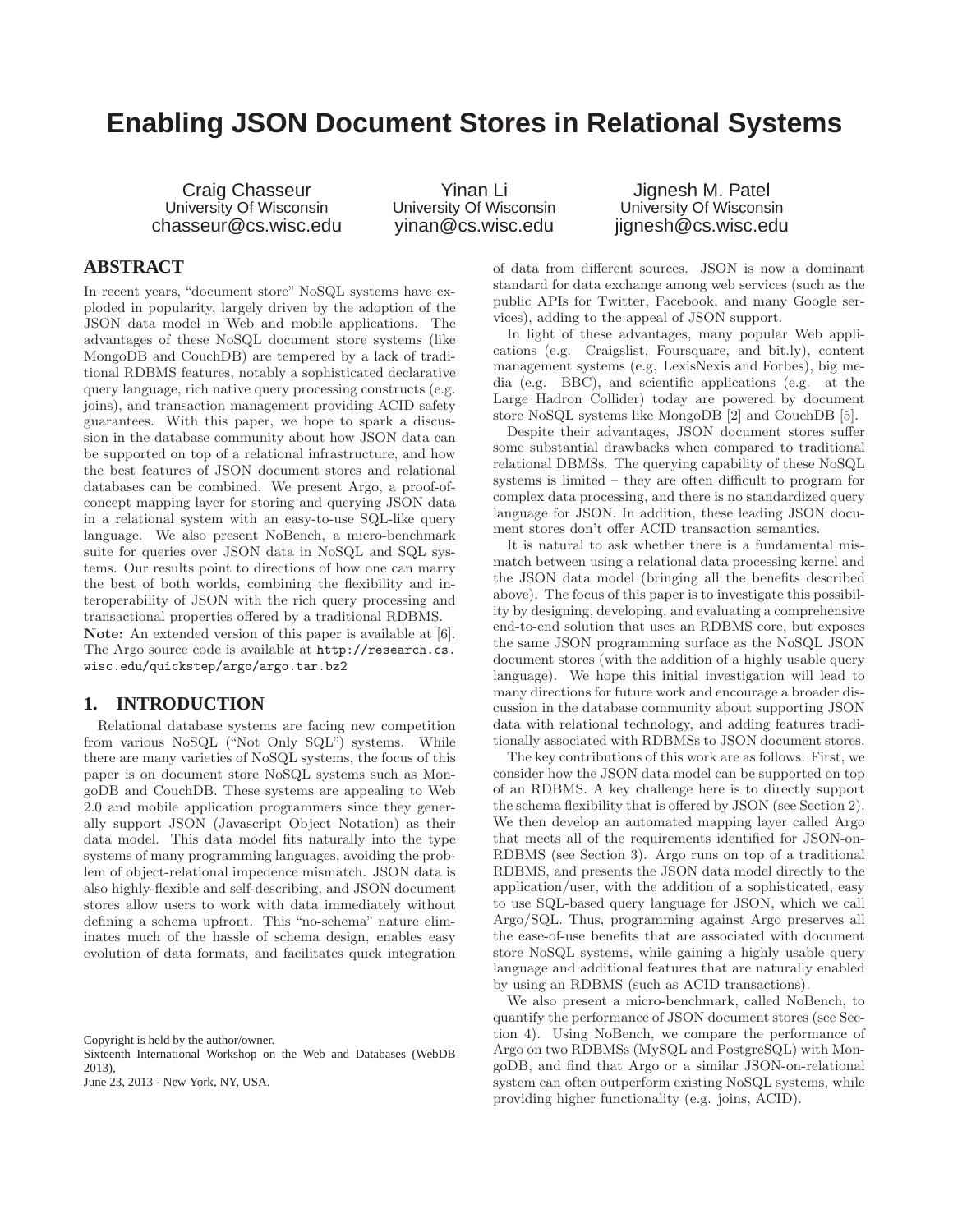```
{ "name": "George Bluth",
   "age": 58,
   "indicted": true,
   "kids": ["Gob", "Lindsay", "Buster",
       {
           "name": "Michael",
           "age": 38,
            "kids": ["George-Michael"]
    , [{<br>!"rival"
               "Stan Sitwell" }
{ "name": "Stan Sitwell",
    "age": "middle-aged",
   "charity_giving": 250120.5,
                     ['Sally"] }
```
Figure 1: A pair of valid JSON objects.

# **2. BACKGROUND**

## **2.1 The JSON Data Model**

The JSON data model [8] consists of four primitive types, and two structured types. The four primitive types are:

- Unicode Strings, wrapped in quote characters.
- Numbers, which are double-precision IEEE floats.
- Boolean values, which are true or false.
- Null, to denote a null value.

The two structured types are:

- Objects, which are collections of attributes. Each attribute is a key (String) and value (any type) pair.
- Arrays, which are ordered lists of values. Values in an array are not required to have the same type.

A value in an object or array can be either a primitive type or a structured type. Thus, JSON allows arbitrary nesting of arrays and objects.

Figure 1 shows an example of two JSON objects. The first object has string attributes name and rival, a numeric age attribute, and a boolean indicted attribute. The object also has an attribute *kids*, which is an array consisting of three strings and an object (it is perfectly legal to mix value types in an array). The nested object in the kids array defines its own mapping of keys to values, and includes its own array of kids (recall that JSON can nest objects and arrays arbitrarily deep within each other).

#### **2.2 JSON Document Stores**

JSON-based NoSQL document stores, such as MongoDB [2] and CouchDB [5], store collections of JSON objects in lieu of relational tables, and use JSON as the primary data format to interact with applications. There are no restrictions on the format and content of the objects stored, other than those imposed by the JSON standard. This leads to several salient differences from the relational model, namely:

- Flexibility and Ease-of-Use: Since applications don't have to define a schema upfront (or ever), application writers can quickly start working with the data, and easily adapt to changes in data structure.
- Sparseness: An attribute with a particular key may appear in some objects in a collection, but not in others. This situation often arises in e-commerce data [4, 7].
- Hierarchical Data: Values may be arrays or objects, nested arbitrarily deep. In contrast to the relational approach of normalizing hierarchical data into separate ta-

bles with foreign-key references, hierarchical data is represented intensionally within the parent object [10].

• Dynamic Typing: Values for a particular key have no fixed data type, and may vary from object to object.

MongoDB is the current market leader in the document store category, and has a richer feature set than CouchDB, including a real query language, secondary indices, and a fast binary representation of JSON [1]. MongoDB is used to power major web applications (including Craigslist, Foursquare, and bit.ly), content management systems (including Lexis-Nexis and Forbes), and scientific data from the LHC [3].

# **2.3 JSON vs. XML**

JSON is similar to XML in that both are hierarchical semistructured data models. In fact, JSON is replacing XML in some applications due to its relative simplicity, compactness, and the ability to directly map JSON data to the native data types of popular programming languages (e.g. Javascript).

There is a rich body of research on supporting XML data using an underlying RDBMS. We are inspired by this research, and we have adapted some techniques originally proposed for dealing with XML to the JSON data model. We discuss the differences between XML and JSON in depth and draw insights from the existing XML research in [6].

# **3. ARGO: BRINGING JSON TO RELATIONS**

Existing NoSQL document stores are limited by the lack of a sophisticated and easy-to-use query language. The most feature-rich JSON-oriented query language today is MongoDB's query language. It allows selection, projection, deletion, limited types of updates, and COUNT aggregates on a single collection of JSON objects, with optional ordering of results. However, there is no facility for queries across multiple collections (including joins), or for any aggregate function other than COUNT. Such advanced query constructs must be implemented outside of MongoDB, or within MongoDB by writing a Javascript MapReduce job (while in other systems like CouchDB, even simple queries require MapReduce). MongoDB's query language requires specifying projection lists and predicates as specially-formatted JSON objects, which can make query syntax cumbersome.

NoSQL systems typically offer BASE (basically available, soft state, eventually consistent) transaction semantics. The BASE model aims to allow a high degree of concurrency, but it is often difficult to program against a BASE model; for example, it is hard for applications to reconcile changes [11]. Recent versions of NoSQL systems such as MongoDB have made an effort to improve beyond BASE, but these improvements are limited to ensuring durability of individual writes and still fall far short of full ACID semantics.

To address these limitations, we developed Argo, an automated mapping layer for storing and querying JSON data in a relational DBMS. Argo has two main components:

- A mapping layer to convert JSON objects to relational tuples and vice versa. (Described in Section 3.1)
- A SQL-like JSON query language, called Argo/SQL, for querying JSON data. Beneath the covers Argo/SQL converts queries to vanilla SQL that works with the mapping scheme, and reconstructs JSON objects from relational query results. (Described in Section 3.2)

Note that since the Argo approach uses a relational engine, it can provide stronger ACID semantics.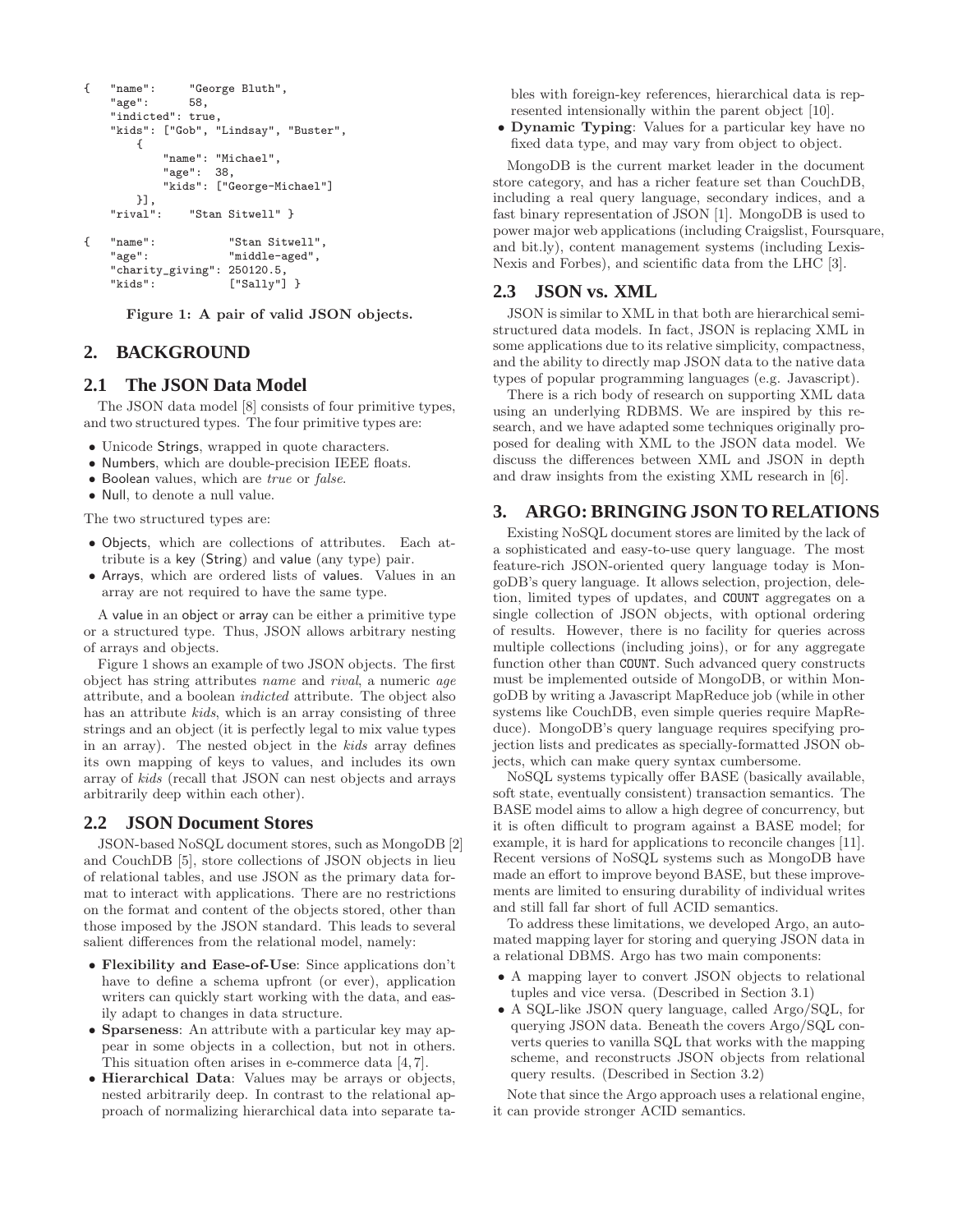# **3.1 Argo: The Mapping Layer**

The storage format of Argo handles schema flexibility, sparseness, hierarchical data, and dynamic typing as defined in Section 2.2. The Argo storage format was designed to be as simple as possible while still being a comprehensive solution for storage of JSON data, and is meant mainly to demonstrate the feasibility of storing JSON data in a relational system (We show in Section 5 that even this simple format provides good performance.)

In order to address sparse data representation in a relational schema, Argo uses a vertical table format (inspired by [4]), with columns for a unique object id (a 64-bit BIG-INT), a key string (TEXT), and a value. Rows are stored in vertical table(s) only when data actually exists for a key, which allows different objects to define values for different keys without any artificial restrictions on object schema, and without any storage overhead for "missing" values.

To deal with hierarchical data (objects and arrays), we use a key-flattening approach. The keys of a nested object are appended to the parent key, along with the special separator character ".". This technique has the effect of making the flattened key look like it is using the element-access operator, which is conceptually what it represents. Similarly, each value in an array is handled by appending the value's position in the array to the key, enclosed by square brackets. This scheme allows the storage of hierarchical data in a single, flat keyspace. To illustrate, the flattened key for George Bluth's grandson "George-Michael" in Figure 1 is  $kids[3].kids[0].$  Key-flattening is similar to the Dewey-order approach for recording the order of XML nodes [13].

With the structured data types (objects and arrays) handled by key-flattening, we now address storage for the primitive types: strings, numbers, and booleans. We evaluated two storage schemes which we call Argo/1 and Argo/3. For the sake of brevity, we only describe Argo/3 in detail here, but full details on Argo/1 are available in [6].

#### *3.1.1 Argo/3*

This mapping scheme uses three separate tables (one for each primitive type) to store a single JSON collection. Each table has the standard objid and keystr columns, as well as a value column whose type matches the type of data (TEXT for string, DOUBLE PRECISION for number, and BOOLEAN or BIT for boolean). This one-table-per-type schema is not unlike the use of different "node tables" to store element, attribute, and text nodes from an XML document in a relational system [12]. It is possible to store any number of JSON collections in just 3 tables by adding a column for a unique collection ID to this schema, but we do not do so because this can complicate query processing and cause data from a single collection to become sparse on shared data pages, incurring significant overhead.

Figure 2 illustrates the Argo/3 representation for the sample JSON objects from Figure 1. All values in the two objects in the file are distributed across three tables, according to their types. In particular, the attributes with key age have different value types in the two objects, and therefore are separately stored in table *argo\_people\_str* and *argo\_peo* $ple\_num$ . Nested values are handled with key-flattening.

To reconstruct JSON objects from the mapped tuples in this scheme, Argo starts with an empty JSON object and fetches rows from the three tables in parallel, ordered by objid. Argo examines the keystr of each row, checking for

| objid          | keystr          | valstr           |  |  |  |
|----------------|-----------------|------------------|--|--|--|
|                | name            | George Bluth     |  |  |  |
|                | kids[0]         | Gob              |  |  |  |
| 1              | kids[1]         | Lindsay          |  |  |  |
| 1              | kids[2]         | <b>Buster</b>    |  |  |  |
| 1              | kids[3].name    | Michael          |  |  |  |
| 1              | kids[3].kids[0] | George-Michael   |  |  |  |
| 1              | rival           | Stan Sitwell     |  |  |  |
| $\overline{2}$ | name            | Stan Sitwell     |  |  |  |
| $\overline{2}$ | age             | middle-aged      |  |  |  |
| $\overline{2}$ | kids[0]         | Sally            |  |  |  |
| go_people_num  |                 | argo_people_bool |  |  |  |
| $l$ corrat n   | $\ddotsc$       |                  |  |  |  |

|        |                       |          |       | $m_{\text{N}}$ <sub>2</sub> -pcopic-pool |         |  |
|--------|-----------------------|----------|-------|------------------------------------------|---------|--|
| objid  | keystr                | valnum   |       |                                          |         |  |
|        | age                   | 58       | objid | kevstr                                   | valbool |  |
|        | $kids[3] \text{.age}$ | 38       |       | indicted                                 | true    |  |
| o<br>∠ | charity_giving        | 250120.5 |       |                                          |         |  |

Figure 2: Decomposition of JSON Objects from Figure 1 into the Argo/3 Relational Format.

the element-access operator "." and/or an array subscript in square brackets, creating intermediate nested objects or arrays as necessary on the path represented by the key string. The primitive value for the row (whose type depends on which of the three tables it was stored in) is inserted into the appropriate place in the reconstructed object. Argo repeats this process for all rows across the three tables which share the same objid. Argo then emits the reconstructed JSON object and starts over with a new, empty object, moving on to the next-lowest objid from the three tables.

## **3.2 Argo/SQL**

ar

Argo/SQL is a SQL-like query language for collections of JSON objects. It supports three types of statements: INSERT, SELECT, and DELETE.

An insert statement has the following form:

INSERT INTO collection\_name OBJECT {...};

A SELECT statement can specify a projection list of attribute names or \* for all attributes. It can optionally specify a predicate in a WHERE clause. It is also possible to specify a single INNER JOIN. To illustrate these features, we show a number of valid Argo/SQL SELECT statements, and the results they return, in Figure 3. We discuss the evaluation of predicates in Section 3.2.1, selection and projection in Section 3.2.2, and join processing in Section 3.2.3.

Finally, a DELETE statement removes objects from a collection with an optional WHERE predicate. The following is an example of a valid DELETE statement in Argo/SQL:

#### DELETE FROM people WHERE "Lindsay" = ANY kids;

The above query deletes the first object from the collection. Note that it has a predicate that matches the string "Lindsay" with any of the values in the array kids. Arraybased predicates are discussed in more detail in Section 3.2.1.

We describe the mechanics of selection query evaluation below. See [6] for more details on inserts and deletes.

#### *3.2.1 Predicate Evaluation*

Evaluating the WHERE clause of a SELECT or DELETE query requires a general mechanism for evaluating predicates on JSON objects and finding the set of objids that match.

Simple Comparisons: Suppose we wish to evaluate a simple predicate comparing an attribute to a literal value. Argo selects objid from the underlying table(s) where keystr matches the specified attribute (values nested arbitrarily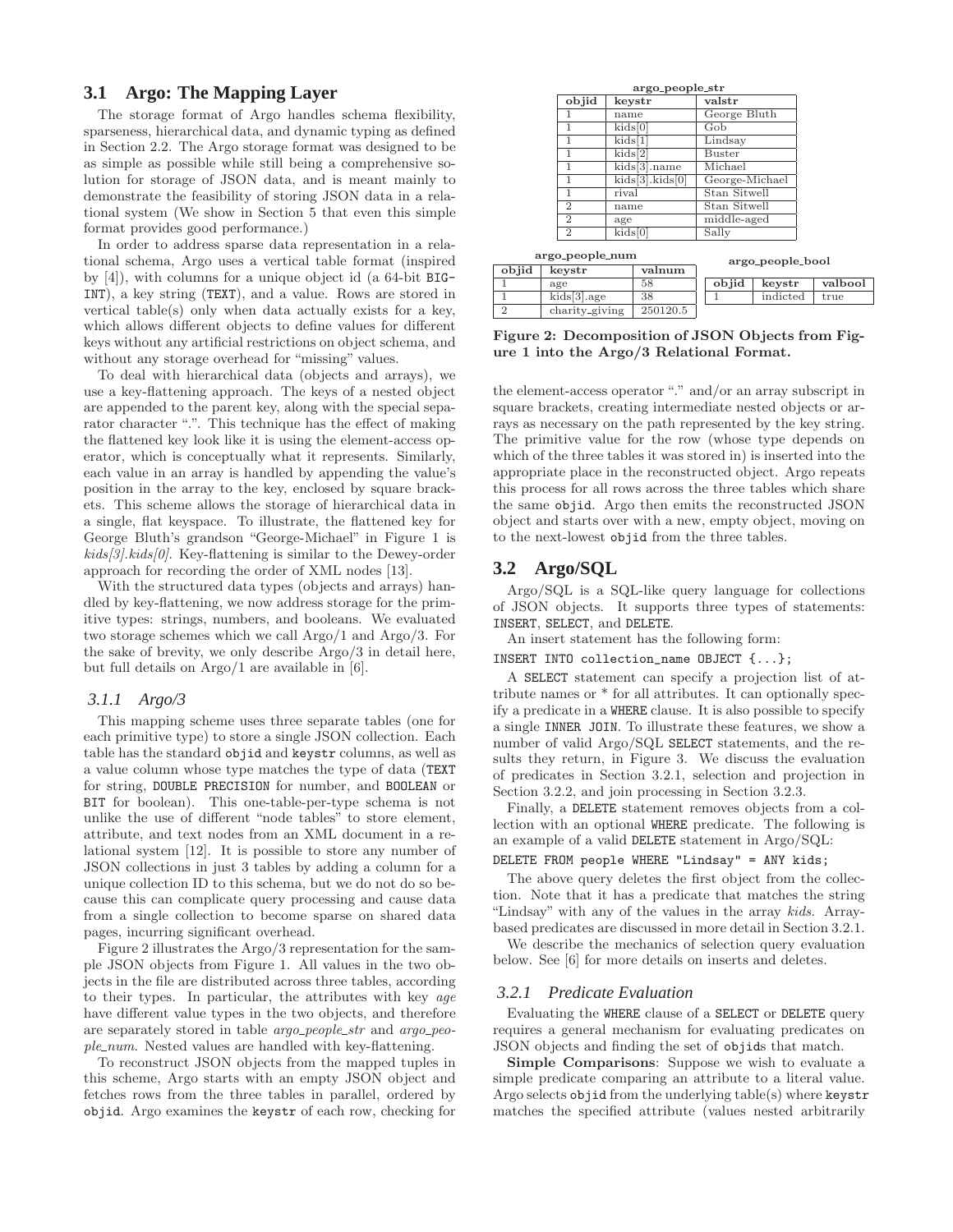| Query                           | Result                         |
|---------------------------------|--------------------------------|
| SELECT age FROM people;         | ${^\text{u}$ gge": 58}         |
|                                 | {"age": "middle-aged"}         |
| SELECT * FROM people WHERE      | { "name": "Stan Sitwell",      |
| charity_giving $> 100000$ ;     | "age": "middle-aged",          |
|                                 | "charity_giving": $250120.5$ , |
|                                 | "kids": ["Sally"] }            |
| SELECT left.name, right.kids    | { "left": {                    |
| FROM people AS left             | "name": "George Bluth" },      |
| INNER JOIN people AS right      | "right": $\{$                  |
| $ON$ (left.rival = right.name); | "kids": $['Sally"]$ } }        |

Figure 3: Argo/SQL SELECT statement examples.

deep in arrays or objects are allowed), and where the value matches the user-specified predicate. Argo uses the type of the literal value in such a predicate to determine which table to check against. The six basic comparisons  $(=, !=, <, <=)$ >, >=), as well as LIKE and NOT LIKE pattern-matching for strings, are supported.

For example, the predicate charity\_giving > 100000 is evaluated in Argo/3 as:

SELECT objid FROM argo\_people\_num WHERE keystr = "charity\_giving" AND valnum > 100000;

Predicates Involving Arrays: Argo/SQL supports predicates that may match any of several values in a JSON array, using the ANY keyword. When ANY precedes an attribute name in a predicate, Argo will match any keystr indicating a value in the array, instead of exactly matching the attribute name. For example, the predicate "Lindsay" = ANY kids is evaluated in Argo/3 as:

SELECT objid FROM argo\_people\_str WHERE keystr SIMILAR TO "kids\[[0123456789]+\]" AND valstr = "Lindsay";

Conjunctions: In general, an AND conjunction of predicates can not be evaluated on a single row of the underlying relational tables, since each row represents only a single value contained in an object. Fortunately, Argo can take the intersection of the matching objids for the subpredicates of a conjunction to find the matching objids for that conjunction. For example, the predicate age >= 50 AND indicted = True is evaluated in Argo/3 as:

(SELECT objid FROM argo\_people\_num WHERE keystr = "age" AND valnum >= 50) INTERSECT (SELECT objid FROM argo\_people\_bool WHERE keystr = "indicted" AND valbool = true);

Disjunctions: Just as a conjunction can be evaluated as the intersection of its child subpredicates, a disjunction can be evaluated as the UNION of the sets of objids matching its child subpredicates. For example, the predicate age >= 50 OR indicted = true is evaluated in  $Argo/3$  as:

```
(SELECT objid FROM argo_people_num WHERE keystr =
"age" AND valnum >= 50) UNION (SELECT objid FROM
argo_people_bool WHERE keystr = "indicted" AND
value = true;
```
Negations: Any basic comparison can be negated by taking the opposite comparison. For negations of conjunctions or disjunctions, Argo applies De Morgan's laws to push negations down to the leaf comparisons of a predicate tree.

### *3.2.2 Selection*

A SELECT query requires reconstruction of objects matching the optional predicate. If there is a WHERE predicate in a SELECT query, the matching object IDs (found via the methods described in Section 3.2.1) are inserted into a temporary table (created with the SQL TEMPORARY keyword, so it is private to a connection), and attribute values belonging to the matching objects are retrieved via 3 SQL queries of the following form for each of the Argo/3 tables.

#### SELECT \* FROM argo\_people\_str WHERE objid IN (SELECT objid FROM argo\_temp) ORDER BY objid;

Argo iterates through the rows in the results of the above queries and reconstructs matching JSON objects according to the method described in Section 3.1.1.

Projection: The user may wish to project only certain attributes from JSON objects matching a query, as illustrated in the first query in Figure 3. The object reconstruction algorithms detailed above are the same, with the addition of a predicate that matches only the specified attribute names. Because a given attribute may be an embedded array or object, we can not simply match the attribute name exactly, we must also find all nested child values if any exist. Argo accomplishes this task with LIKE predicates on the key string column. For example, if the projection list contains the attributes "name" and "kids", Argo will run the following queries of the following form:

SELECT \* FROM argo\_people\_str WHERE (keystr = "name" OR keystr LIKE "name.%" OR keystr LIKE "name[%" OR keystr = "kids" OR keystr LIKE "kids.%" OR keystr LIKE "kids[%") AND objid IN (SELECT objid FROM argo\_temp) ORDER BY objid;

#### *3.2.3 Join Processing*

Argo supports SELECT queries with a single INNER JOIN as illustrated by the last query in Figure 3. In order to evaluate a join condition on attributes of JSON objects, Argo performs a JOIN query on the underlying Argo/3 tables where the keystrs match the names of the attributes in the join condition, and the values satisfy the join condition. For example, to evaluate the JOIN query shown in Figure 3, Argo would run the following:

```
SELECT argo_join_left.objid,
argo_join_right.objid FROM argo_people_str AS
argo_join_left, argo_people_str AS argo_join_-
right WHERE argo_join_left.keystr = "rival" AND
argo_join_right.keystr = "name" AND argo_join_-
left.valstr = argo_join_right.valstr;
```
This is not the end of the story, however, as many join conditions make sense for more than one of the JSON primitive data types. The equijoin shown above evaluates the join condition for strings. To evaluate the condition for numbers and boolean values, Argo runs two more queries similar to the above on the number and boolean tables, then takes the UNION of the three.

As with a simple SELECT query, Argo stores the results of the above in a TEMPORARY intermediate table. Argo then selects rows matching the left and right objid in the intermediate table from the underlying data tables (optionally projecting out only certain attributes as described in Section 3.2.2), and reconstructs the joined objects according to the method described in Section 3.1.1.

### **4. NOBENCH: A JSON BENCHMARK**

NoBench is a micro-benchmark that aims to identify a simple and small set of queries that touch on common op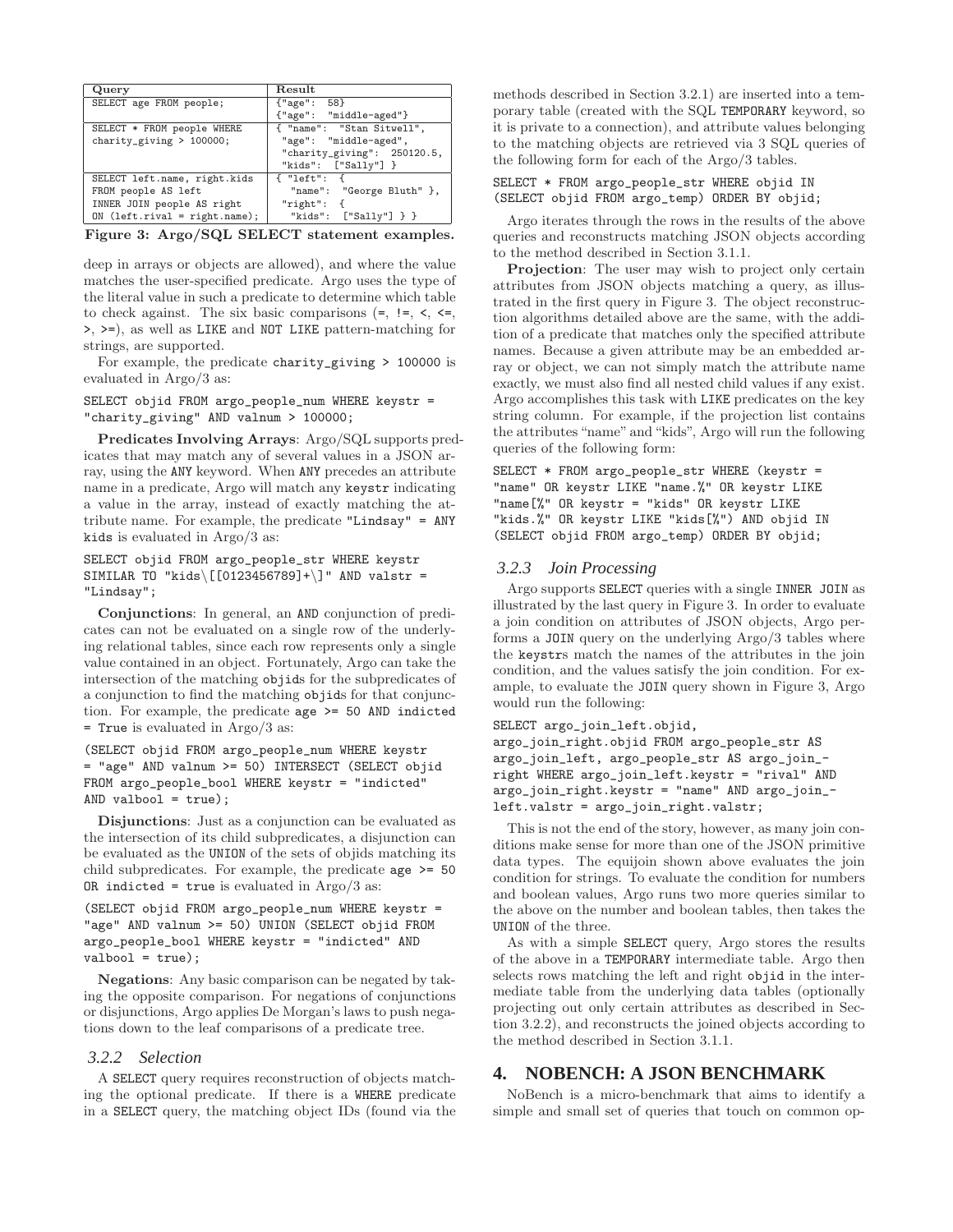erations in the target JSON settings. The NoBench queries are not meant to replicate or simulate a particular production workload, but instead focus on individual operations common to many applications. NoBench consists of a data generator and a set of 12 simple queries described below.

# **4.1 Generated Data**

The NoBench data generator creates a series of JSON objects with several attributes, including unique strings, numbers, dynamically typed attributes, a nested array of strings drawn from a Zipfian distribution of real English text [9], a small nested object, and several sparse attributes (each individual object has a set of 10 sparse attributes defined out of 1000 possible). See [6] for more details.

## **4.2 Queries**

The benchmark has twelve queries, and the result of each query is inserted into a temporary collection. The queries are grouped into five categories, and are described below. For more details, please see [6].

Projection - Q1 to Q4: These four projection queries run over all objects in the collection. Q1 projects common attributes, Q2 projects nested attributes from a nested object, and Q3 & Q4 project sparse attributes which only exist in a small number of objects.

Selection - Q5 to Q9: Q5 is a rifle-shot selection query which selects one object by an exact match on a string attribute. Q6 through Q9 each select 0.1% of the objects in the collection, measuring the cost of reconstructing many matching objects with different types of predicates. Q6 uses a numeric predicate on a fixed-type numeric attribute, Q7 is similar but queries on a dynamically-typed attribute, Q8 matches a string in a nested array (simulating keyword search), and Q9 selects via a predicate on a sparse attribute.

**Aggregation - Q10:** This query selects  $10\%$  of the objects in the collection, groups them into 1000 groups based on the value of a numeric attribute, and does a COUNT.

**Join - Q11:** This query selects 0.1% of the objects in the collection and performs a self-equijoin of a nested string attribute with a non-nested string attribute. Since MongoDB has no native join facility, a Javascript MapReduce job was written to perform the join in MongoDB.

Insert - Q12: This query bulk inserts 0.1% new data.

## **5. EVALUATION**

This section presents a sample of results of NoBench on a leading NoSQL database MongoDB (version 2.0.0), and Argo (see Section 3) on two representative open-source database systems PostgreSQL (version 9.1.1) and MySQL (version 5.5.15). Comprehensive results are available in [6].

We ran our experiments on a server with two Intel Xeon X5650 processors, 24GB of DDR3 main memory, and a hardware RAID-0 consisting of four 7200RPM disks. In all the experiments, we simply run one query at a time. In keeping with the design of the NoBench (a micro-benchmark), this method allows us to determine the performance of core data processing operations without other compounding factors. We configured all three systems as similarly as possible to ensure a fair comparison (all systems are configured to use up to 23 GB of memory, and have a checkpoint interval of five minutes and a group commit interval of 100 ms).

Benchmark performance is sensitive to indexing. In all three systems, we created B-tree indices to enhance query

performance where sensible. In PostgreSQL and MySQL, we built indices on the objid and keystr columns of each of the three tables, as well as the valstr column of the string table and the valnum column of the number table. In MongoDB, indices are built on the values associated with a particular key. The MongoDB documentation recommends building indices to match queries that will actually be run, and we follow this recommendation, building indices on each non-sparse attribute which we query on.

For each query, 10 runs, each with randomized parameters, are performed. We discard the maximum and minimum response times and report the mean time for the remaining 8 runs. With few exceptions, the normalized coefficient of variation in execution times was less than 20%, and tended to be smaller for longer-running queries. We use the mean time from MongoDB as a baseline. To compare the performance of Argo on MySQL and PostgreSQL with the MongoDB baseline, we calculate a unitless speedup factor, which is the mean execution time for MongoDB divided by the mean execution time for the other system. We also report the geometric mean of the speedup factors for all 12 queries.

In order to study how the systems perform as the data size is scaled up, the queries in NoBench are evaluated over datasets whose cardinality is scaled by a factor of 4, from 1 million to 64 million objects. The total on-disk sizes of the datasets are reported in [6]. The 1-million and 4-million object datasets fit in memory for each database, while the 16 million object dataset exceeds the memory size for the relational systems (but not MongoDB), and the 64 million object dataset requires spilling to disk for all systems.

## **5.1 MongoDB vs. Argo**

In this section, we present results from running NoBench on MySQL and PostgreSQL (with Argo/3), and MongoDB. Results are shown in Table 1. For the sake of space, we show only the smallest and largest scale factors. At each scale factor, the GM of speedup factors shows MySQL outperforming MongoDB. Argo on PostgreSQL outperforms MongoDB at the 1M and 4M scale factors, but falls somewhat behind at 16M and 64M. For all but the smallest scale, MySQL outperforms PostgreSQL. We perform a complete, detailed analysis of all queries, including analysis of the query plans chosen by each system's optimizer, in [6]. To summarize, we found that a few major design differences between the systems had correspondingly major implications for performance:

- Storage format: MongoDB stores whole objects contiguously using a fast binary representation of JSON [1]. Argo decomposes objects into a 1-row-per-value format.
- Indices: indices in MongoDB are on the values of a particular attribute. Indices in Argo are built separately on objid, keystr, and various column values. MongoDB indices therefore tend to be smaller and are specialized to particular attributes.
- MapReduce: MongoDB can't natively query more than one table at once. Even a simple self-join (e.g. Q11) requires writing a Javascript MapReduce job, which can't benefit from any indexing or native querying capability and requires frequent deserialization of JSON objects to load them into a Javascript VM. These factors limit the performance of MapReduce in MongoDB.

We now summarize some key results from our evaluation: Projection: Argo on MySQL tends to outperform MongoDB for projection queries, as it can use an index on keystr